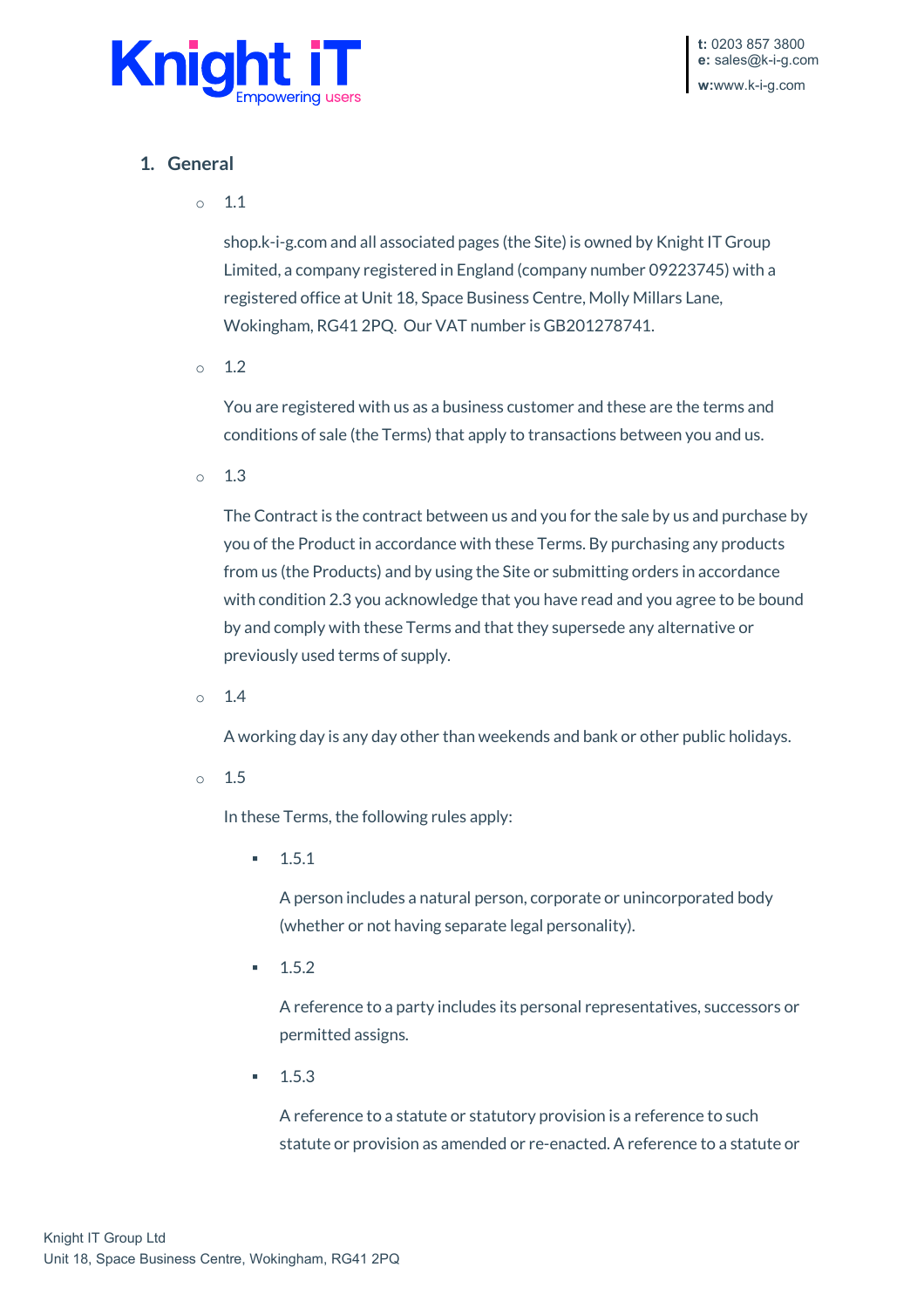

statutory provision includes any subordinate legislation made under that statute or statutory provision, as amended or re-enacted.

1.5.4

Any phrase introduced by the terms including, include, in particular or any similar expression shall be construed as illustrative and shall not limit the sense of the words preceding those terms.

 $-1.5.5$ 

A reference to writing or written includes faxes and emails.

o 1.6

You acknowledge that you have not relied on any statement, promise or representation made or given by us or on our behalf which is not set out in the Contract. Any representations about the Products shall have no effect unless expressly agreed in writing and signed by one of our authorised representatives.

 $\circ$  1.7

Any samples, drawings, images, descriptive matter, or advertising issued by us and any descriptions or illustrations contained in our catalogues or brochures or on the Site are issued or published for the sole purpose of giving an approximate idea of the Products described in them. They shall not form part of the Contract or any other contract between you and us for the sale of the Products.

### **2. Purchase of Products**

o 2.1

The placing of a Product on our Site is an invitation to accept offers for such Product and is not an offer to sell at the listed price nor is it binding on us. We are under no obligation to accept your order (whether or not the order has been acknowledged and payment made).

o 2.2

By placing an order in accordance with conditions 2.3, 2.4 and 2.5 below (Order), you will be deemed to be making an offer to purchase Products from us in accordance with these Terms.

 $\circ$  2.3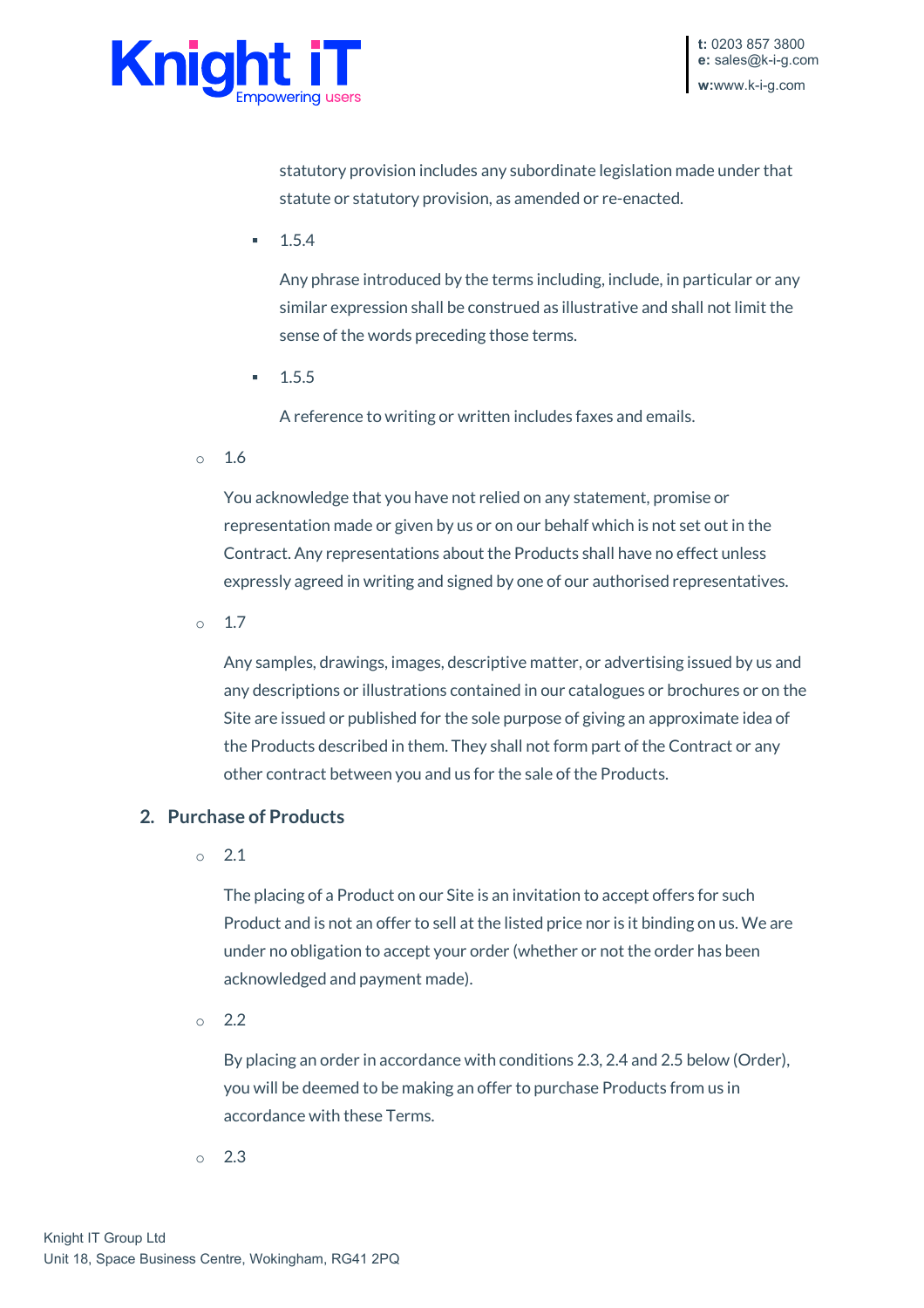

If we agree to allow you to open a managed trade account (a Trade Account) with us you may email, telephone or fax us with your Order. You shall ensure that the terms of your Order are complete and accurate. We will then manually input your Order into our online Site system to process the Order (such Orders shall be referred to as Manual Input Order(s)). You will then be sent an order acknowledgement containing details of your Manual Input Order which you must check for any errors, this is your responsibility. If you discover any errors you must notify us within 1 working day of the date of the Order acknowledgement otherwise we will not be able to make changes to the Order details and we are not responsible or liable to you for such errors unless we have failed to correct them following notification from you received within the 1 working day time limit.

 $\circ$  2.4

After placing an Order, including Manual Input Orders, you will receive an email from us acknowledging that we have received your Order. Please note that this does not mean that your order has been accepted.

 $\circ$  2.5

All orders, including Manual Input Orders, are subject to acceptance by us, we will notify you by email confirming whether we have processed your payment (the Payment Confirmation). At the same time, if we have accepted your Order, we will notify you of delivery dates. The contract between us (Contract) will only be formed when we send you the Payment Confirmation for your Order.

o 2.6

The Contract will relate only to those Products which we have expressly confirmed in the Payment Confirmation. We will not be obliged to supply any other Products which may have been part of your Order until the acceptance of such Products has been confirmed in a separate Payment Confirmation.

 $\circ$  2.7

Any Order, including Manual Input Orders, (whether or not accepted) is subject to availability of the Product. If the Product becomes unavailable prior to delivery we will notify you as soon as possible following the Payment Confirmation. Either us or you may then cancel the part(s) of the Order relating to the unavailable Product (including those Products which can be reasonably linked to the unavailable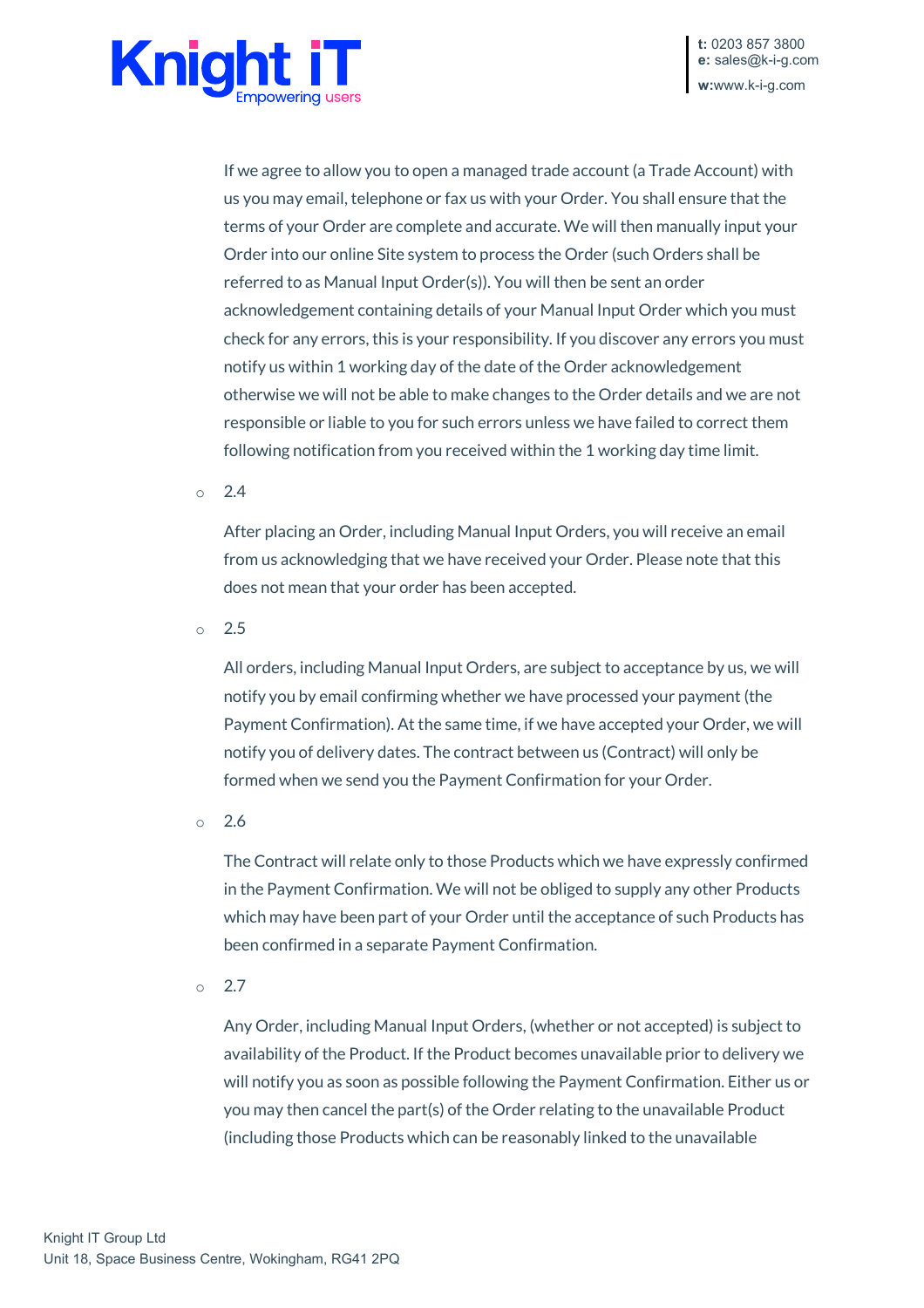

Product) or we will, where possible, give you the choice of purchasing an alternative from us (an Alternative). A full refund will be issued to you for all cancelled parts of your Order after we have received from you or sent notification of cancellation of the Order. If you choose to purchase an Alternative in accordance with this condition 2.7 these Terms will apply. If an Alternative is chosen and payment has already been taken for the Order we will refund to you any overpayment or, in the case of an underpayment, you will pay us any additional sums due in relation to the Alternative.

 $0<sub>2.8</sub>$ 

The price of the Products will be as set out in condition 8. In the event that a Product is listed or quoted at an incorrect price due to an error, we will notify you within 14 days of the Payment Confirmation of the correct price by email, telephone or fax. Either us or you may then cancel the part(s) of the Order relating to the incorrectly priced Product (including those Products which can be reasonably linked to the incorrectly priced Product) or you may purchase the incorrectly priced Product(s) at the correct price. If you confirm you want to purchase the Product at the corrected price we will then arrange delivery of the Product to you. If payment has been taken for the Product and you cancel your Order we will, on return of the Product (if the Product has been sent out) issue a refund. If only some of the Products you ordered are mispriced it will not affect the Order in relation to any Products which were priced correctly.

 $\circ$  2.9

You accept that any Products purchased which are listed as grade A, grade B, exdisplay products or used stock (meaning they may have slight cosmetic defects, be a factory refurbished item or may have previously been sent out and sent back as an unwanted item) have the warranty set out in condition 5.6.

#### **3. Delivery**

o 3.1

The Products will be delivered to the address you give when you place your Order (Delivery Location) however we reserve the right not to make deliveries outside the United Kingdom.

o 3.2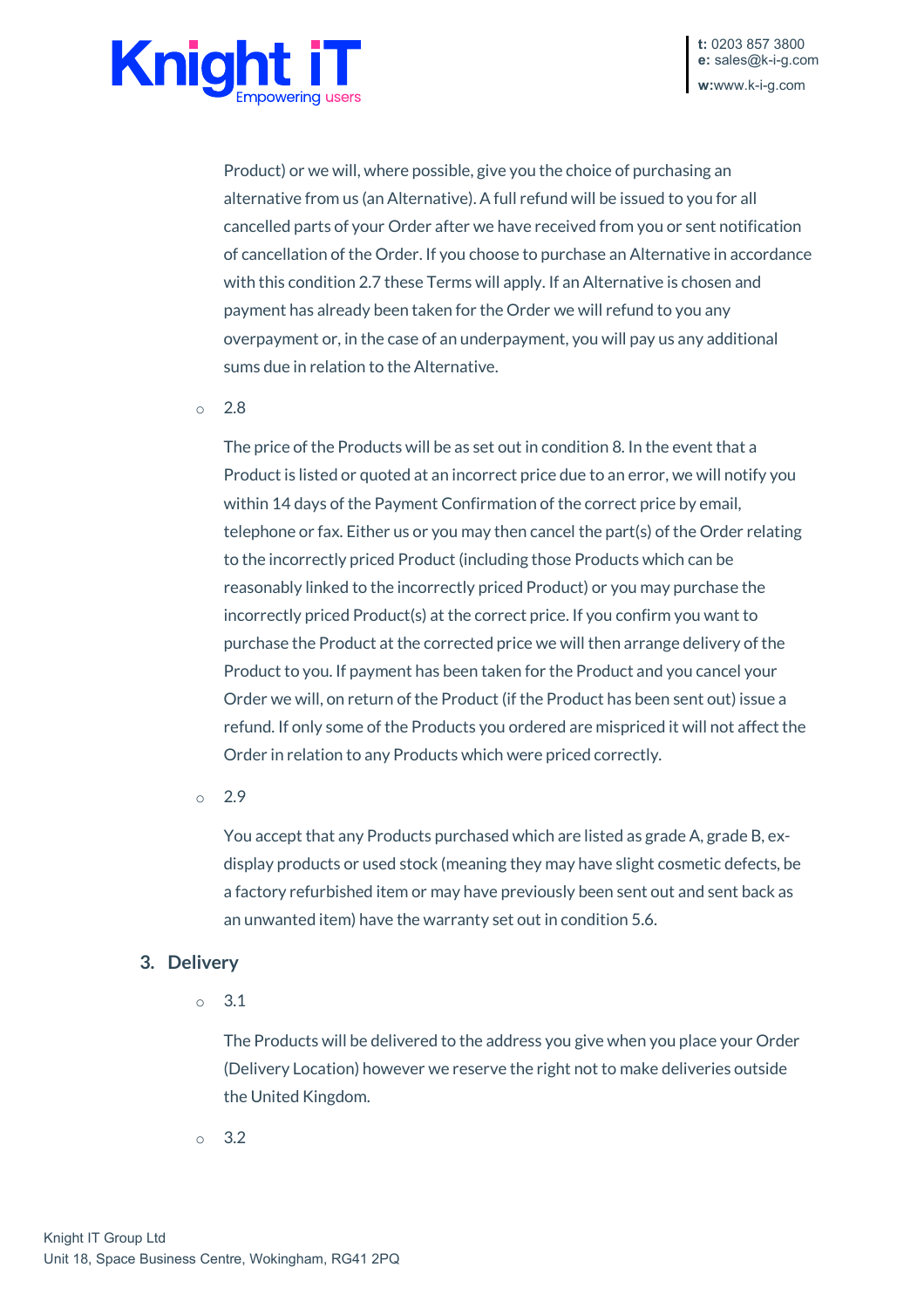

Any dates quoted for delivery are approximate only, and the time of delivery is not of the essence. We will not be liable for any delay in delivery of the Products that is caused by a Force Majeure Event (as defined in condition 15), your failure to provide us with adequate delivery instructions or any other instructions that are relevant to the supply of the Products or make the Delivery Location available to us.

o 3.3

Risk in the Products passes to you when the Products are signed for at the Delivery Location (including Manual Input Orders). We accept no responsibility for any damage to or loss of the Products after the risk passes.

 $\circ$  3.4

It is your responsibility to check the Products upon delivery. Upon receipt of your Order you will be asked to sign for the Products confirming receipt in good condition. If the Products do not appear to be in good condition then please refuse the delivery. If you are unable to check the contents of your delivery at the point of delivery then please sign for the parcel as "unchecked". Failure to do so may affect any warranty or other claims that you make thereafter.

o 3.5

We will inform you as soon as possible after Payment Confirmation if we are unable to deliver the Products to you on the date requested by you and we will, in consultation with you, set an alternative delivery date or period. We shall not be liable to you for any damage or loss you incur as a result of delay in delivery.

o 3.6

If you fail to accept delivery of the Products and without prejudice to any other rights and remedies available to us, we may store the Products until delivery takes place, and charge you for all related costs and expenses (including insurance) and after a period of 21 working days resell or otherwise dispose of part or all of the Products and, after deducting reasonable storage and selling costs (including, without limitation, insurance), account to you for any excess over the price of the Products or charge you for any shortfall below the price of the Products.

o 3.7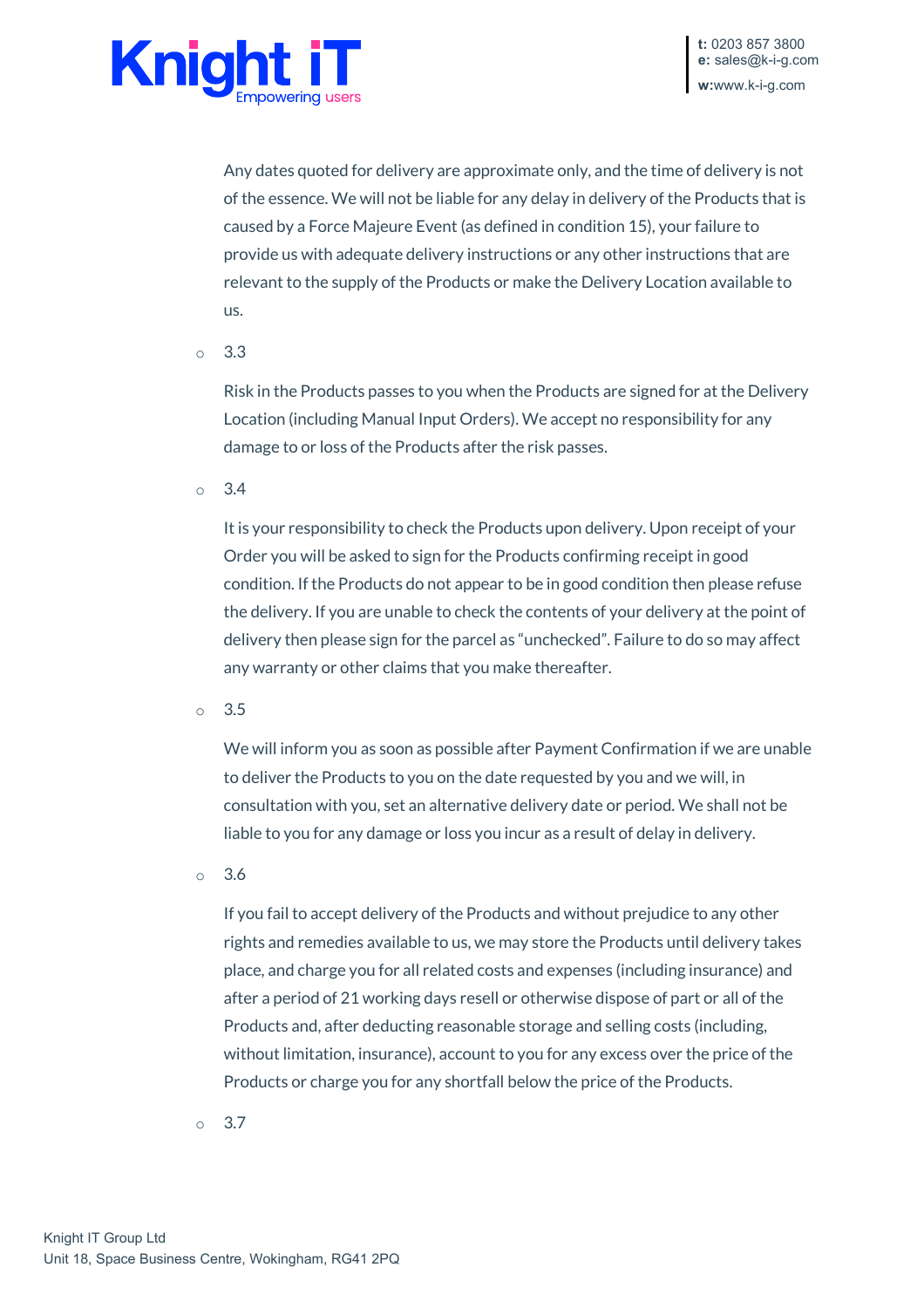

The quantity of any consignment of Products as recorded by us upon despatch shall be conclusive evidence of the quantity received by you on delivery unless you can provide conclusive evidence proving the contrary.

 $\circ$  3.8

We shall not be liable for any non-delivery of Products (even if caused by our negligence) unless you give written notice to us of the non-delivery within 2 working days of the date when the Products would in the ordinary course of events have been received.

Our liability for non-delivery of the Products shall be limited to replacing the Products within a reasonable time or issuing a credit note at the pro rata Contract rate against any invoice raised for such Products. Please note that we ask that you use any credit note within 2 years of the date of issue.

### **4. Title/Risk**

 $\circ$  4.1

Risk in the Products shall pass to you in accordance with condition 3.3.

 $\degree$  4.2

Title to the Products shall not pass to you until the later of the following:

 $-4.2.1$ 

we have received payment in full (in cash or cleared funds) for the Products and all other sums which are or which become due to us for sales of the Products or any other products to you; or

4.2.2

completion of delivery by our carrier.

 $\circ$  4.3

Until title to the Products has passed to you, you shall:

 $-4.3.1$ 

hold the Products on a fiduciary basis as our bailee;

4.3.2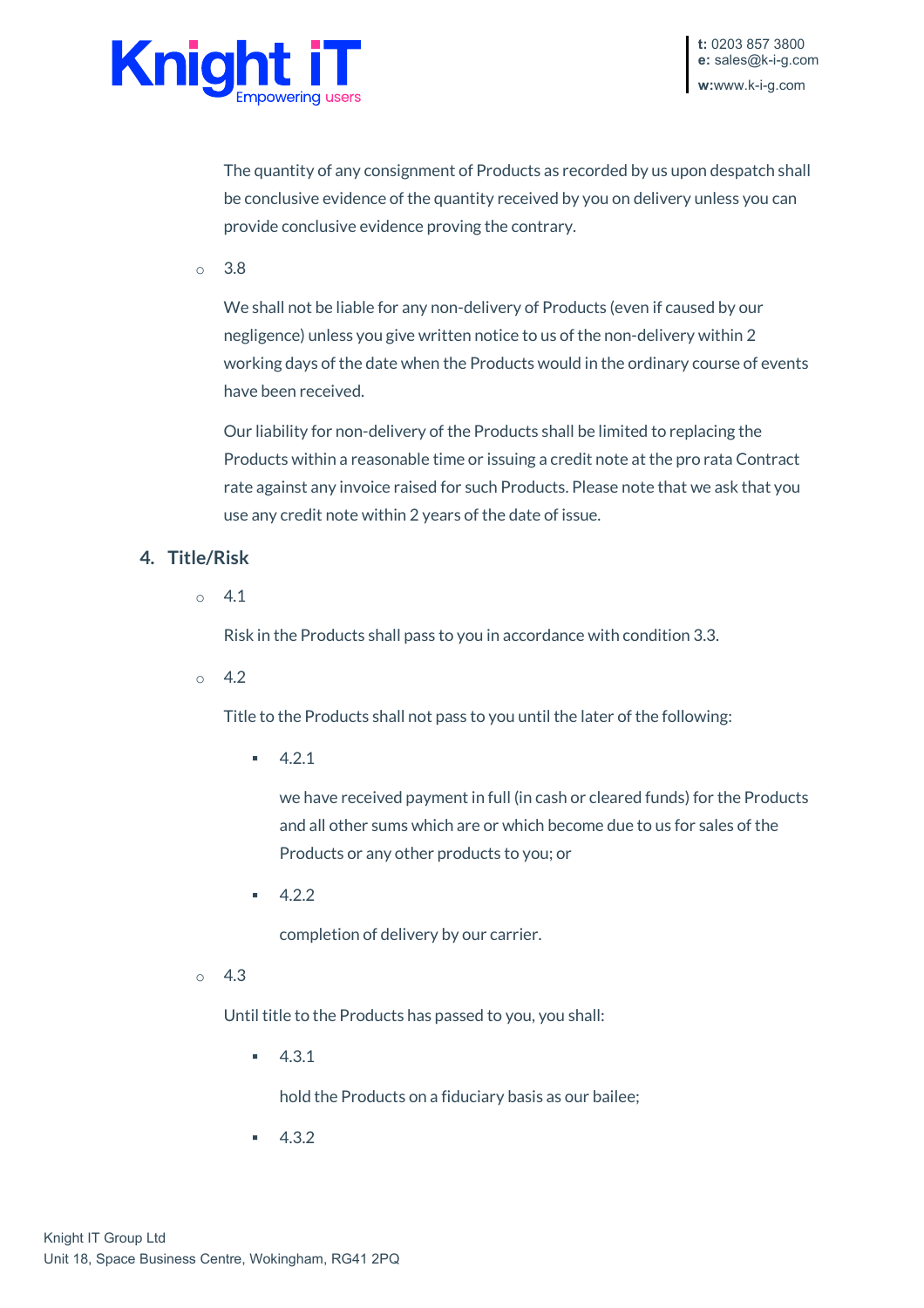

store the Products separately from all other goods held by you so that they remain readily identifiable as our property;

4.3.3

not remove, deface or obscure any identifying mark or packaging on or relating to the Products;

4.3.4

maintain the Products in satisfactory condition and keep them insured against all risks for their full price from the date the risk passes to you in accordance with condition 3.3;

 $-4.3.5$ 

notify us immediately if you become subject to any of the events listed in condition 7.2; and

4.3.6

give us such information relating to the Products as we may require from time to time, but you may resell or use the Products in the ordinary course of your business.

 $0 \quad 4.4$ 

If before title to the Products passes to you, you become subject to any of the events listed in condition 7.2, or we reasonably believe that any such event is about to happen and notify you accordingly, then, provided that the Products have not been resold, or irrevocably incorporated into another product, and without limiting any other right or remedy we may have, we may at any time require you to deliver up the Products and, if you fail to do so promptly, enter any of your premises or of any third party premises where the Products are stored in order to recover them.

## **5. Defective Products and Warranty**

o 5.1

Where we are not the manufacturer of the Products, we will endeavour to transfer to you the benefit of any warranty or guarantee given to us in relation to the Products.

o 5.2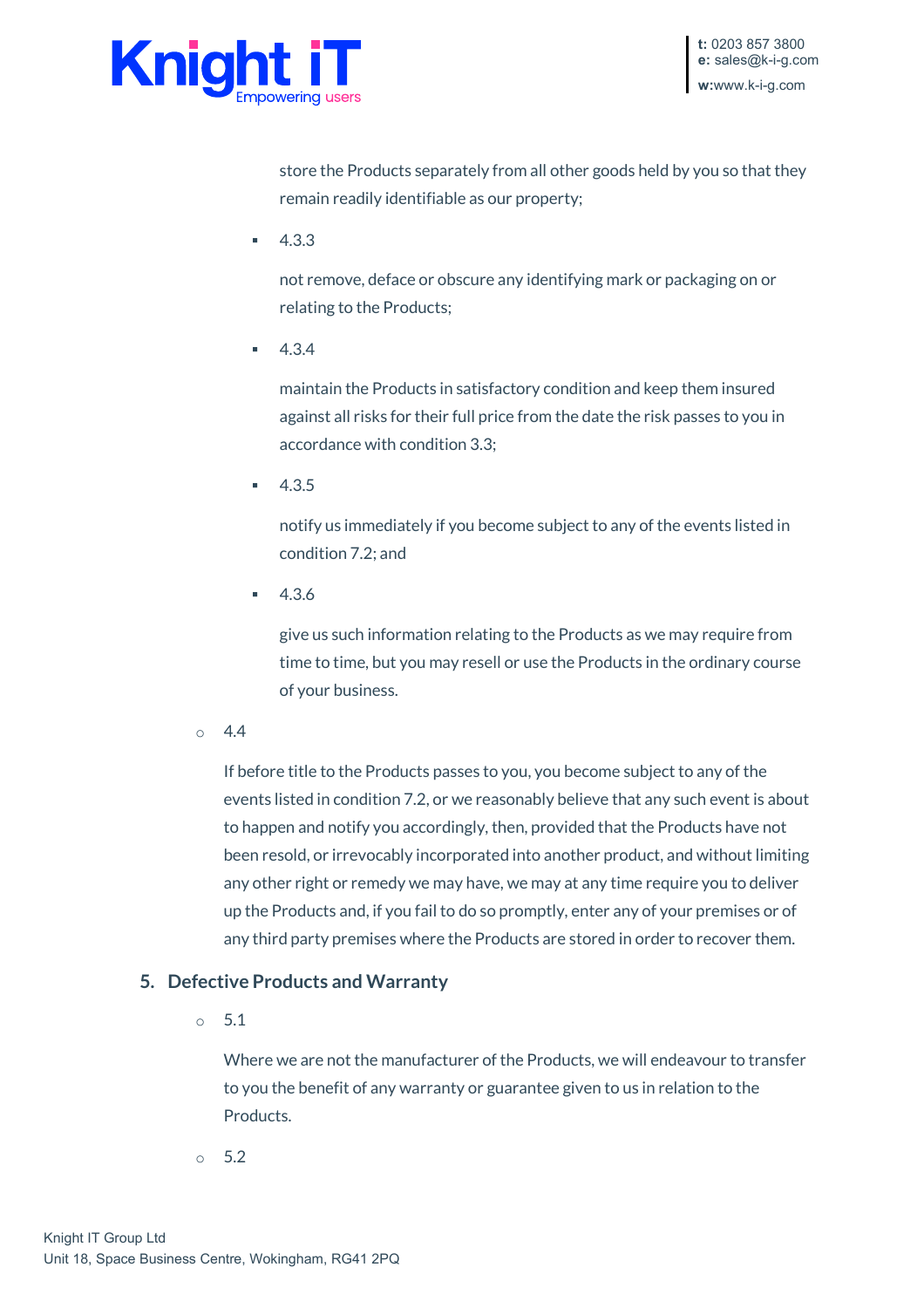

Subject to conditions 2.9 and 5.6, we warrant on delivery and for a period of 28 days from the date of delivery (warranty period), the Products shall:

5.2.1

conform in all material respects with their description;

 $-5.2.2$ 

be reasonably fit for purpose; and

 $-5.2.3$ 

be reasonably fit for any particular purpose for which the Products are being bought if you have made known that purpose to us in writing and we have confirmed in writing that the Products are fit for use for that purpose, following the 28 day period, the Products will be subject to the terms of the manufacturer's warranty. Such warranties will vary from Product to Product.

o 5.3

Subject to condition 5.4 if:

 $-5.3.1$ 

you give notice in writing to us as soon as possible following (but in any event no later than 48 hours after) discovery that some or all of the Products do not comply with the warranty set out in condition 5.2; and

 $-5.3.2$ 

we are given a reasonable opportunity of examining such Products; and

 $-5.3.3$ 

you make available such Products for collection by us or our nominated representative or (if asked to do so by us) return such Products to our place of business at our cost using our nominated carrier,

5.3.4

you, or a third party alter, or modify such Products without our written consent; or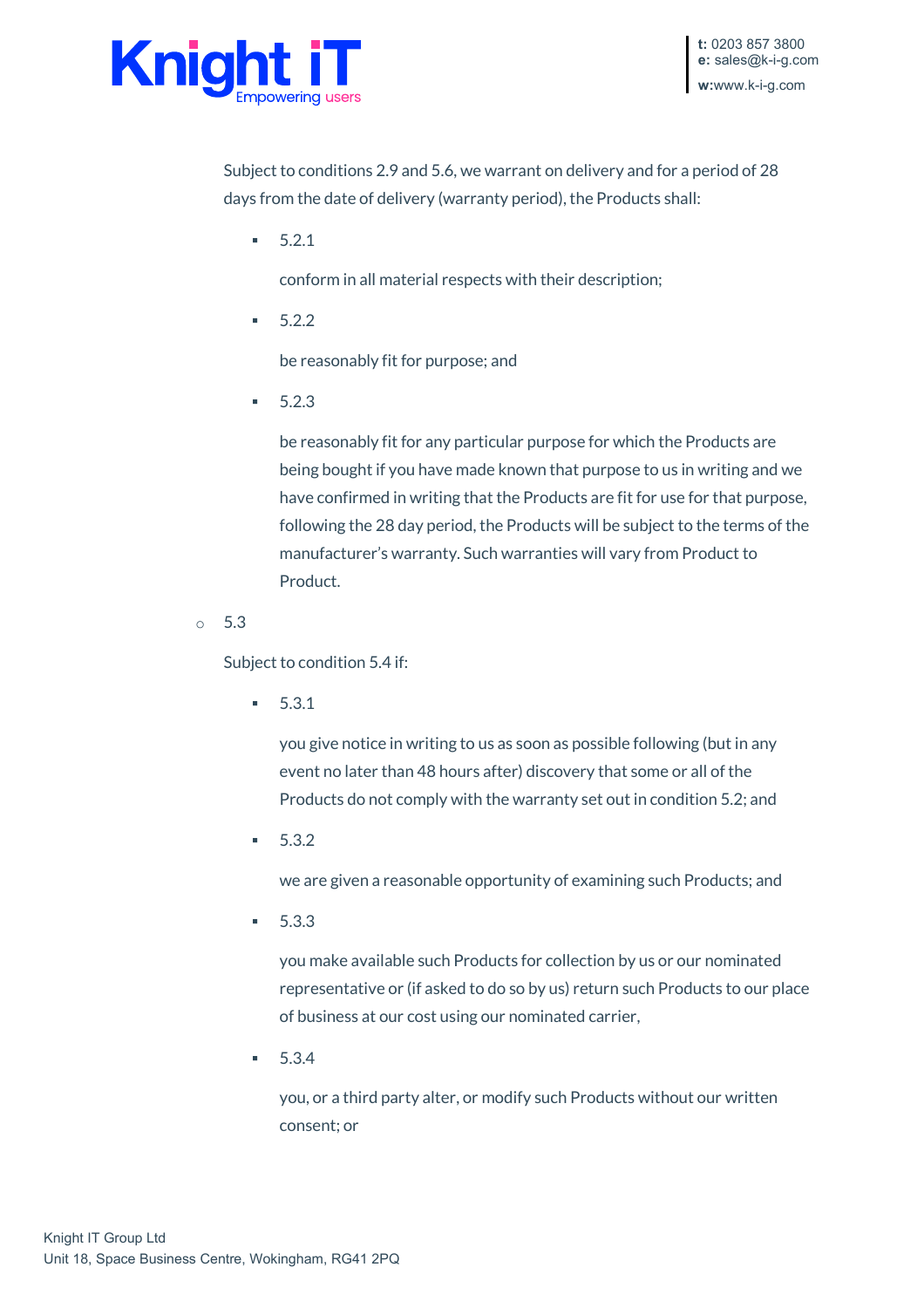

5.3.5

the defect arises as a result of fair wear and tear, wilful damage, negligence, or abnormal storage or working conditions.

 $0.54$ 

We shall not be liable for Products' failure to comply with the warranty set out in condition 5.2 if:

5.4.1

you or your customer make any further use of such Products after giving notice in accordance with condition 5.3; or

 $-5.4.2$ 

the defect arises because of a failure to follow the oral or written instructions as to the storage, commissioning, installation, use and maintenance of the Products or (if there are none) good trade practice; or

 $-5.4.3$ 

the defect arises as a result of us following a specification supplied by you; or

 $-5.4.4$ 

you alter or repair such Products without our written consent; or

 $-5.4.5$ 

the defect arises as a result of fair wear and tear, wilful damage, negligence, or abnormal storage or working conditions.

o 5.5

Except as provided in this condition 5 and condition 10, we shall have no liability to you in respect of the Products' failure to comply with the warranty set out in condition 5.2.

o 5.6

Grade A, Grade B and Ex Display Products are highlighted as being such on our Site at the time you place your Order. For such products, given that no manufacturer's warranty is available, the warranty and condition 5.2 shall be 90 days for grade A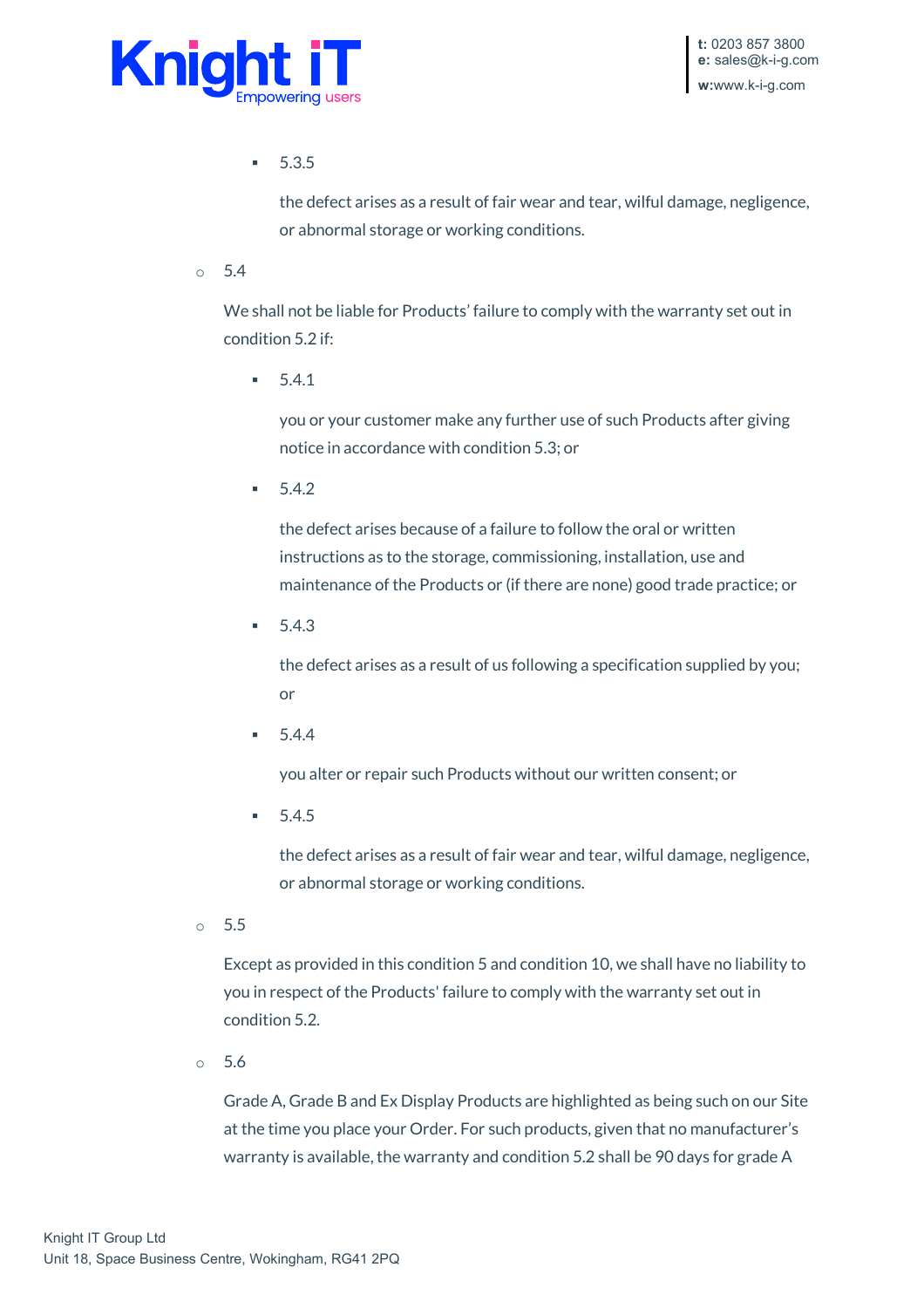

and ex-display and 30 days for grade B. Where products are grade A, grade B, exdisplay or used stock it will be noted in the Product description on the site.

o 5.7

You must check the Products on delivery and notify us promptly of any problems or issues and in any event within 2 working days of delivery by email, phone or fax if you have a Trade Account or, otherwise, via the eNotes section on the Site and return the Products to us within 5 working days of such notification from you by following our Returns Online procedure. Please note that risk of the Products in transit rests with you by virtue of condition 3.3.

o 5.8

Please note that any Products returned to us which you claim to be defective will be checked and verified by our technicians. Any returned Products that are not found to be defective will be returned to you and we may charge you for the returned transport costs via your original payment method or hold the Products until full payment has been received by us for the return transport costs.

o 5.9

Any Products that you return to us are returned at your own risk, therefore you should take reasonable care that any Products to be returned are fully insured, correctly addressed and adequately packed and, if it is agreed by us that you are returning them yourself rather than using our returns collection service, carried by a reputable carrier.

o 5.10

For Products to be exchanged or replaced, any additional payments required will be taken from you using the same payment method as for the original purchase made by you. Replacement Products will not be despatched until such payment has been received.

o 5.11

Any refunds given under this Contract will only be made to the account(s) from which payment for the Products was received.

o 5.12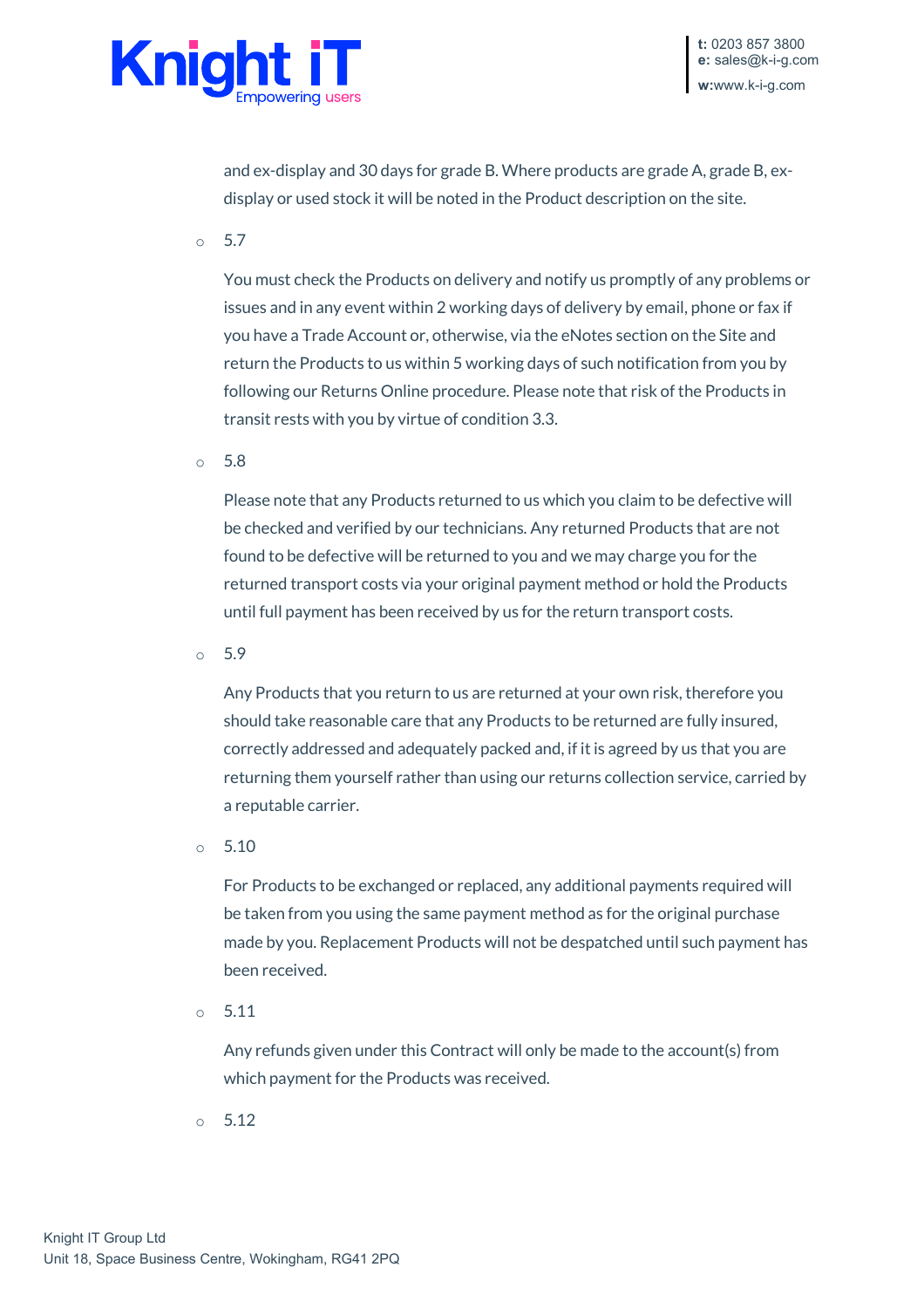

Where we agree to accept unwanted Products back from you we reserve the right to charge you a re-stocking fee of the higher of 20% of the Product sales price or the sum of £20 which you agree to pay upon re-stocking. Any such returned Products must be unopened and in a fully resalable condition and if they are not or you have not paid the re-stocking fee we may refuse to accept the Products back. You have 5 working days in which to return unwanted Products.

o 5.13

For faulty product, returns will only be accepted if the product itself is deemed to be defective by the manufacturer in accordance with the End-User Licence Agreement or it can be proven that the Licence Key has not been exposed. Ebuyer will replace any damaged or non-conforming Licence Key upon receipt of the manufacturer's confirmation that the item is faulty.

### **6. Credit Accounts Orders**

o 6.1

You may apply to us in writing to set up a credit trade account which we may grant or refuse in our absolute discretion (Credit Account).

 $0\quad 6.2$ 

If you have a Credit Account you will not have to pay the full sum upon ordering but may pay for any Products ordered by you by the 30th day of the month following the invoice date. All Credit Accounts which are also Trade Accounts are subject to condition 8.2.

o 6.3

If you do not pay on time we may (without prejudice to our other rights and remedies) suspend your account and/or withdraw the Credit Account in our absolute discretion at any time by email notification to you and also charge interest in accordance with condition 8.5.

o 6.4

For the avoidance of doubt, if you hold a Credit Account the provisions of this condition 6 apply in addition to the other Terms and also in addition to the Credit Account terms and conditions which have been provided when you open a Credit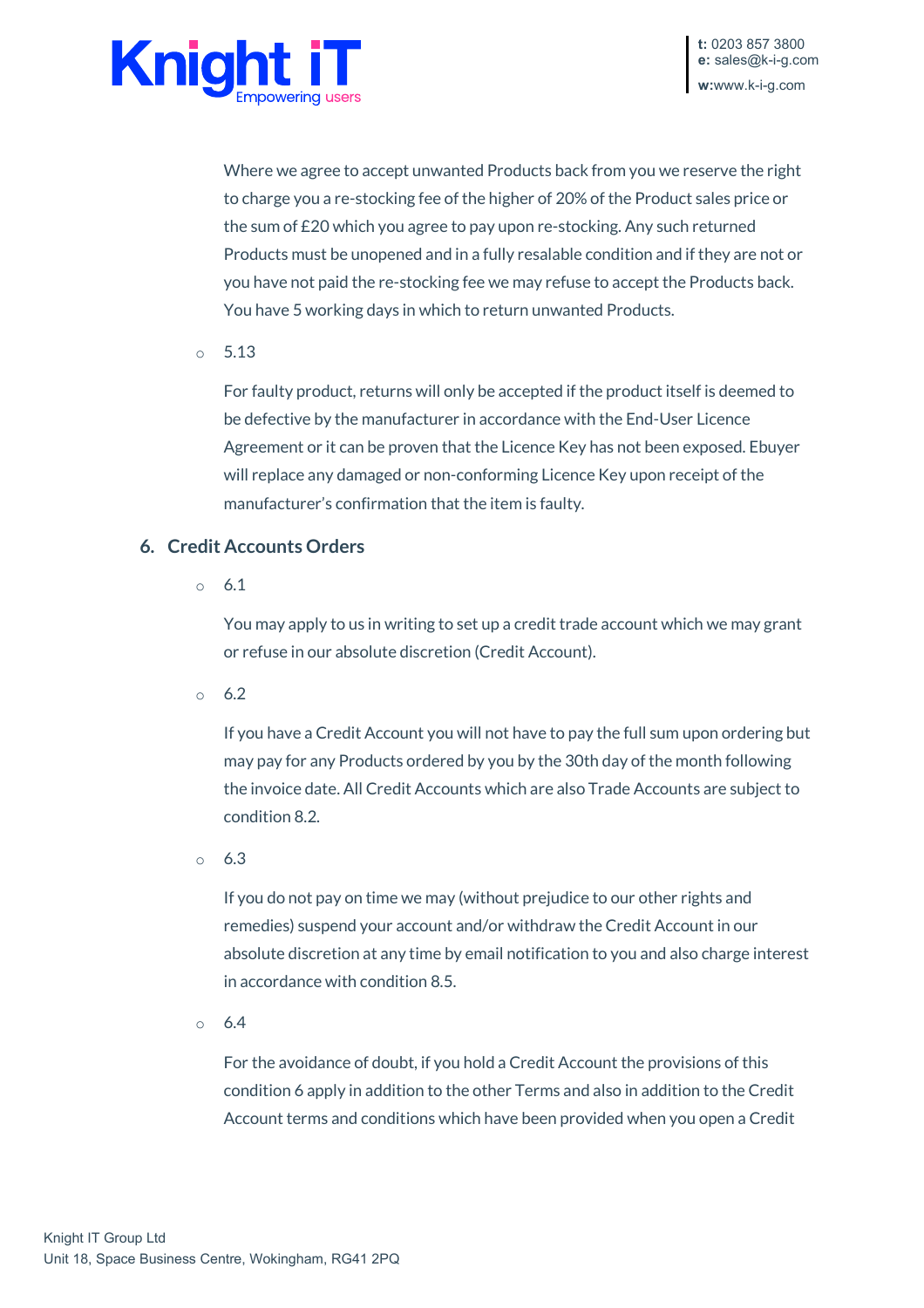

Account with us but if there is any conflict between the provisions of this condition 6 and the Terms, this condition 6 shall prevail for those with a Credit Account.

### **7. Insolvency/Incapacity**

o 7.1

If you become subject to any of the events listed in condition 7.2, or we reasonably believe that you are about to become subject to any of them and notify you accordingly, then, without limiting any other right or remedy available to us, we may cancel or suspend all further deliveries under the Contract or under any other contract between us and you without incurring any liability to you, and all outstanding sums in respect of Products delivered to you shall become immediately due.

 $\degree$  7.2

For the purposes of condition 7.1, the relevant events are:

 $-7.2.1$ 

a material breach by you of any of your obligations under this Contract; or

 $-7.2.2$ 

you suspend, or threaten to suspend, payment of your debts or are unable to pay your debts as they fall due or admit inability to pay your debts or (being a company) are deemed unable to pay your debts within the meaning of section 123 of the Insolvency Act 1986, or (being an individual) are deemed either unable to pay your debts or as having no reasonable prospect of so doing, in either case, within the meaning of section 268 of the Insolvency Act 1986, or (being a partnership) have any partner to whom any of the foregoing apply; or

7.2.3

you commence negotiations with all or any class of your creditors with a view to rescheduling any of your debts, or makes a proposal for or enter into any compromise or arrangement with yours creditors; or

7.2.4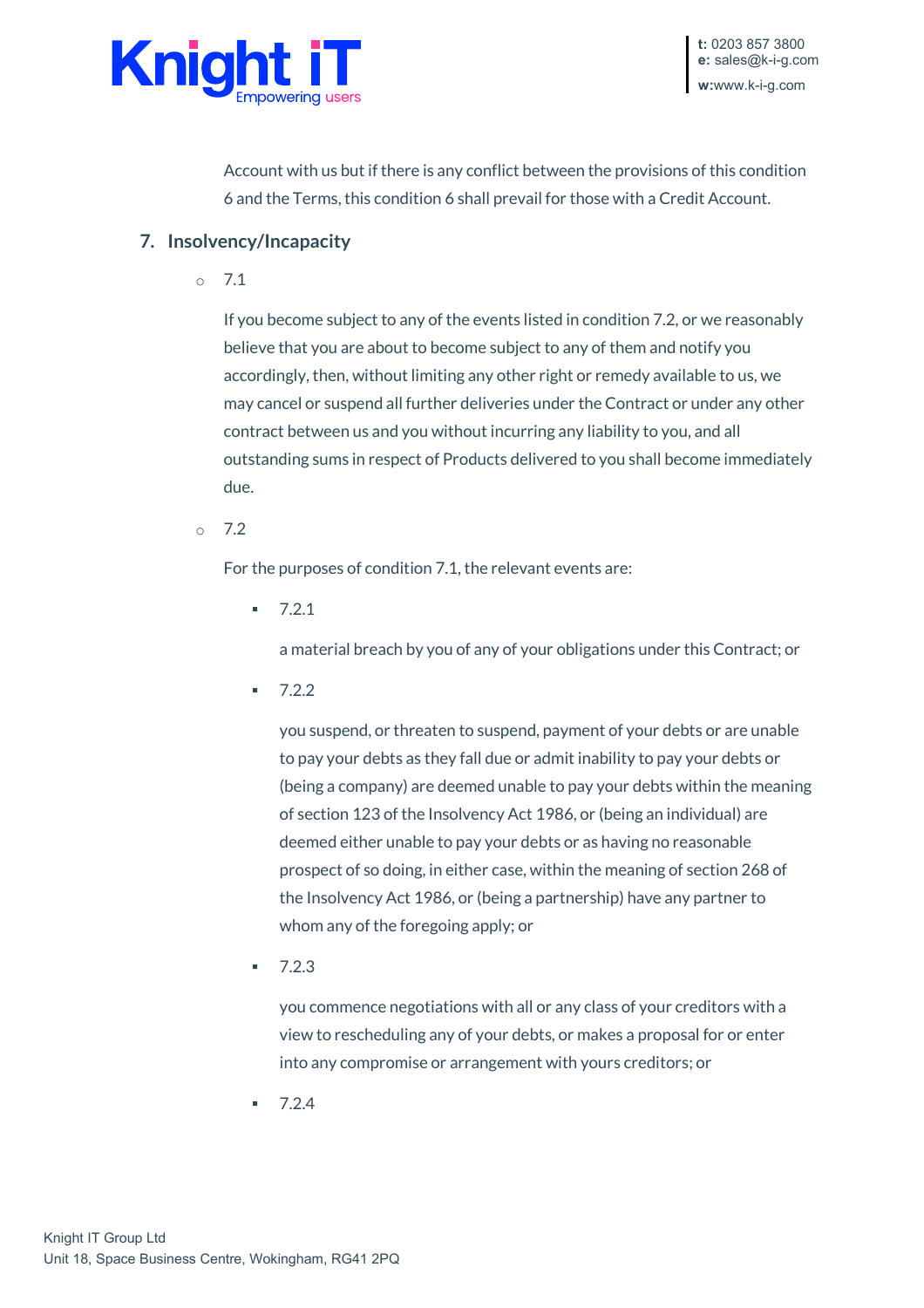

(being an individual) you are the subject of a bankruptcy petition or order; or

 $-7.2.5$ 

one or more of your creditors or encumbrancers attaches or takes possession of, or a distress, execution, sequestration or other such process is levied or enforced on or sued against, the whole or any part of your assets and such attachment or process is not discharged within 14 days; or

7.2.6

(being a company) a petition is filed, a notice is given, a resolution is passed, or an order is made, for or in connection with your winding up, other than for the sole purpose of a scheme for a solvent amalgamation with one or more other companies or your solvent reconstruction;

 $-7.2.7$ 

(being a company) an application is made to court, or an order is made, for the appointment of an administrator or if a notice of intention to appoint an administrator is given or if an administrator is appointed over you; or

7.2.8

(being a company) a floating charge holder over your assets has become entitled to appoint or has appointed an administrative receiver; or

 $-7.2.9$ 

a person becomes entitled to appoint a receiver over your assets or a receiver is appointed over your assets; or

7.2.10

any event occurs, or proceeding is taken, with respect to you in any jurisdiction to which it is subject that has an effect equivalent or similar to any of the events mentioned in conditions 7.2.1 to 7.2.9 (inclusive); or

 $-7.2.11$ 

you suspend, threaten to suspend, cease or threaten to cease to carry on all or substantially the whole of your business; or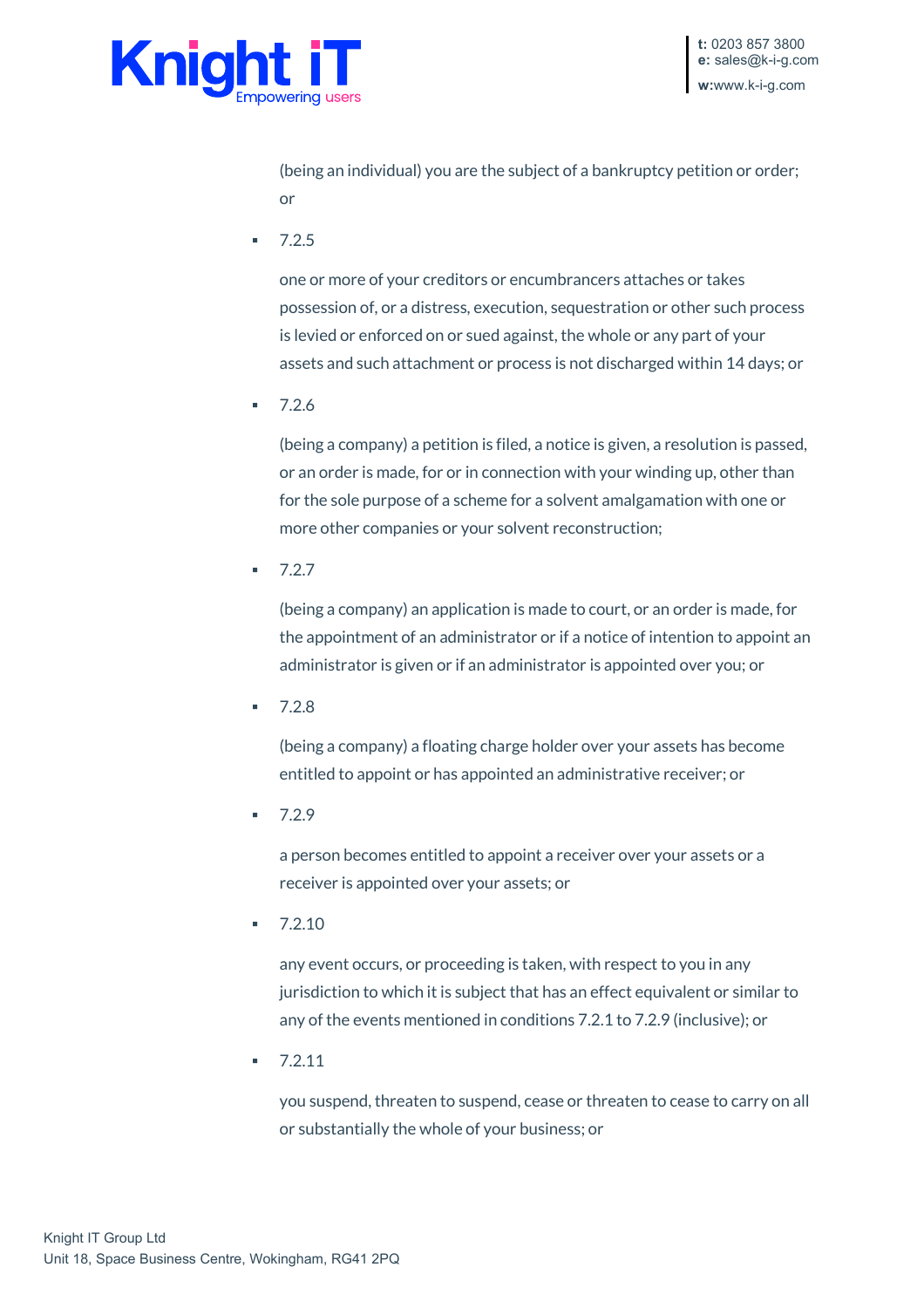

7.2.12

(being an individual) you die or, by reason of illness or incapacity (whether mental or physical), are incapable of managing your own affairs or become a patient under any mental health legislation.

### **8. Prices and Payment**

o 8.1

The prices for the Products and delivery are as set out on the Site at the time of purchase or in the case of Manual Input Orders are as set out in our quotation or Order acknowledgement. In addition to the price you may be required to pay a delivery charge for the Products details of which are displayed on our Site or in the case of Manual Input Orders are as set out in our quotation or Order acknowledgement. Payment is due at the time of Order unless you have a Credit Account as set out in condition 6.

o 8.2

Time for payment is of the essence of the Contract.

o 8.3

The price for the Products shall be exclusive of any value added tax and all costs or charges in relation to packaging, loading, unloading, carriage and insurance, all of which amounts you shall pay in addition when you are due to pay for the Products.

o 8.4

If you fail to pay us any sum due pursuant to the Contract, you shall be liable to pay interest to us on such sum from the due date for payment at the annual rate of 4% above the base rate from time to time of Bank of England, accruing on a daily basis until payment is made, whether before or after any judgment. We reserve the right to claim interest under the Late Payment of Commercial Debts (Interest) Act 1998.

o 8.5

Payments may also be made by credit or debit card, by BACS transfer, by PayPal, via your trade account or by cheque and we shall not despatch any Products until we receive cleared funds. No payment shall be deemed to have been received until we have received cleared funds. For the avoidance of doubt, payments by cash will not be accepted.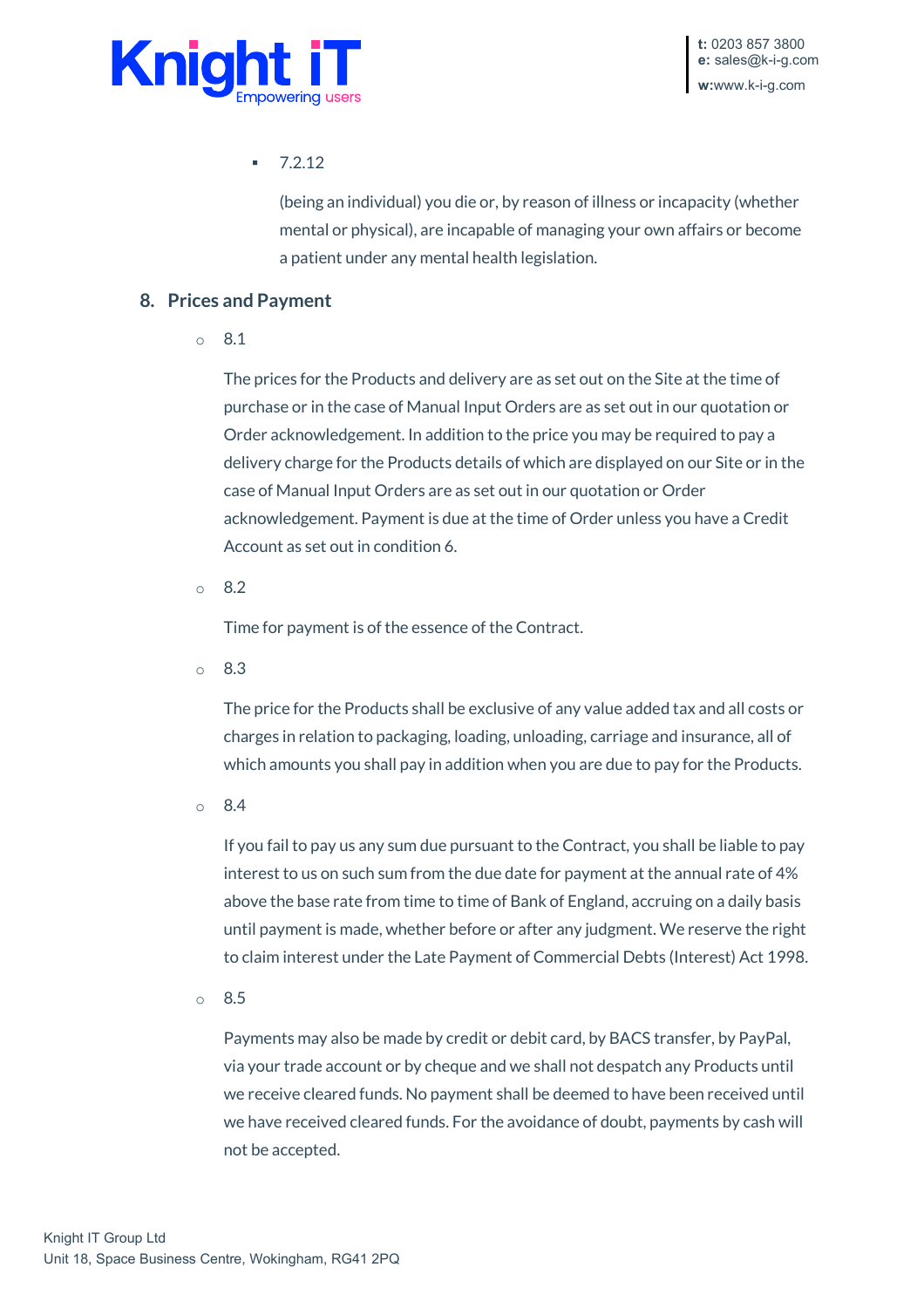

o 8.6

If you pay as set out in condition 8.6, your payment will be processed by a secure connection at the time you place your Order on the relevant section of the Site.

#### **9. Export Terms**

We do not sell Products for export outside the United Kingdom.

### **10.Limitation of our liability**

 $\circ$  10.1

In respect of any breach of conditions 5.2 and 5.7 our entire liability shall be limited, to the extent that the cause of action relates to the items purchased on our Site, to (at our option):

 $-10.1.1$ 

repairing or replacing the Products; or

 $-10.1.2$ 

refunding the amount paid by you in respect of the Products purchased.

 $\circ$  10.2

Subject to conditions 10.1 and 10.3 our aggregate liability in respect of all causes of action arising out of or in connection with the Products purchased under these Terms (whether for breach of contract, in negligence or any other tort, under statute or otherwise at all) will not exceed an amount equal to the value of the Products delivered to you under these Terms.

 $\circ$  10.3

Notwithstanding anything in these Terms we do not exclude liability for:

10.3.1

death or personal injury caused by our negligence or the negligence of our employees, agents or subcontractors;

 $-10.3.2$ 

under section 2(3) of the Consumer Protection Act 1987;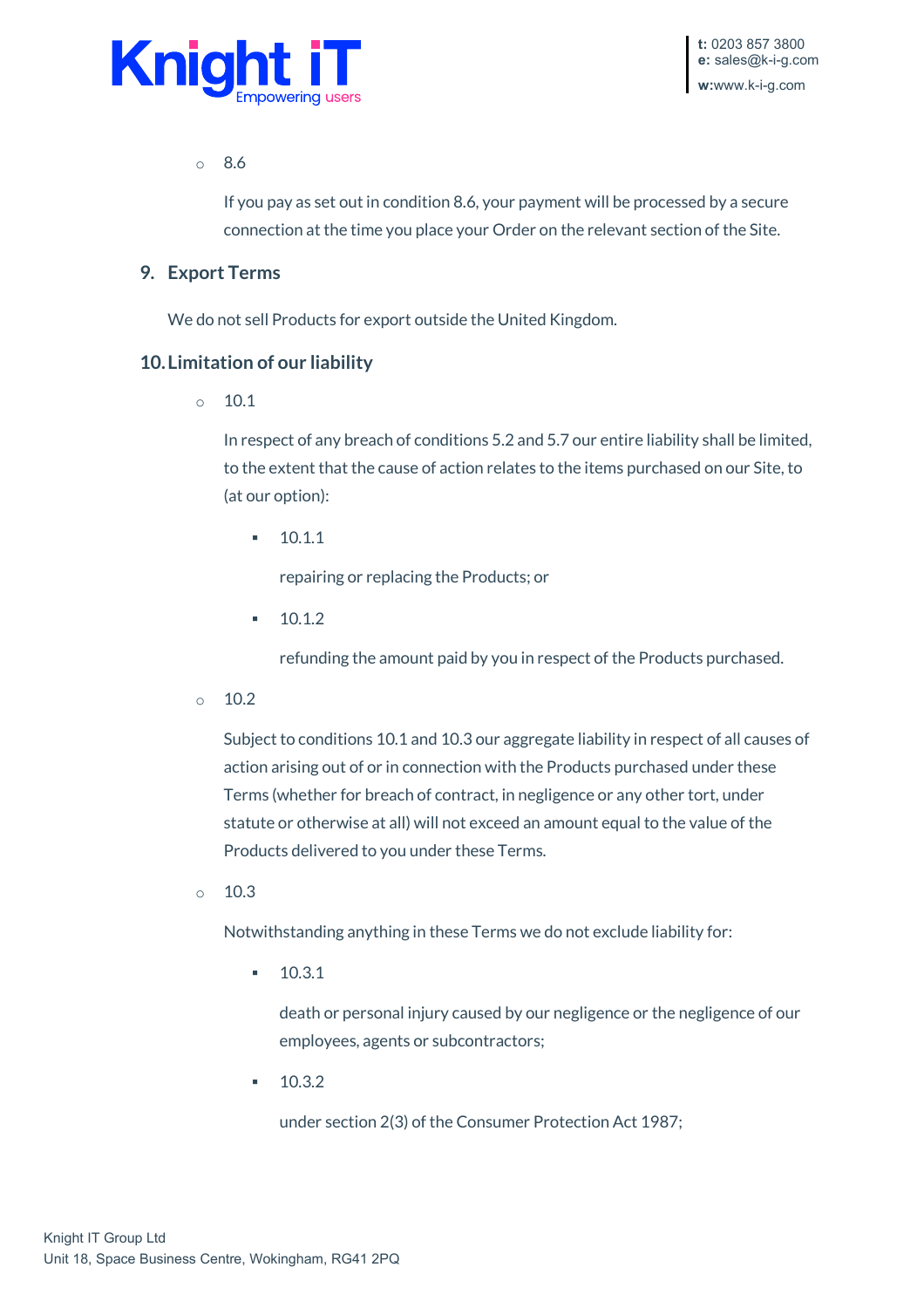

10.3.3

fraud or fraudulent misrepresentation;

10.3.4

breach of the terms implied by section 12 of the Sale of Goods Act 1979;

 $10.3.5$ 

for any deliberate breaches of these Terms by us that would entitle you to terminate the Contract between us; or

 $-10.3.6$ 

for any matter for which it would be illegal for us to exclude, or attempt to exclude, our liability.

 $\circ$  10.4

We will not be liable for any indirect or consequential losses or for any of the following types of loss whether caused by tort (including negligence), breach of contract or otherwise, even if foreseeable:

 $-10.4.1$ 

loss of income or revenue;

 $-10.4.2$ 

loss of business;

 $-10.4.3$ 

loss of profits or contracts;

 $-10.4.4$ 

loss of anticipated savings; or

10.4.5

loss of data.

### **11.Complaints Procedure**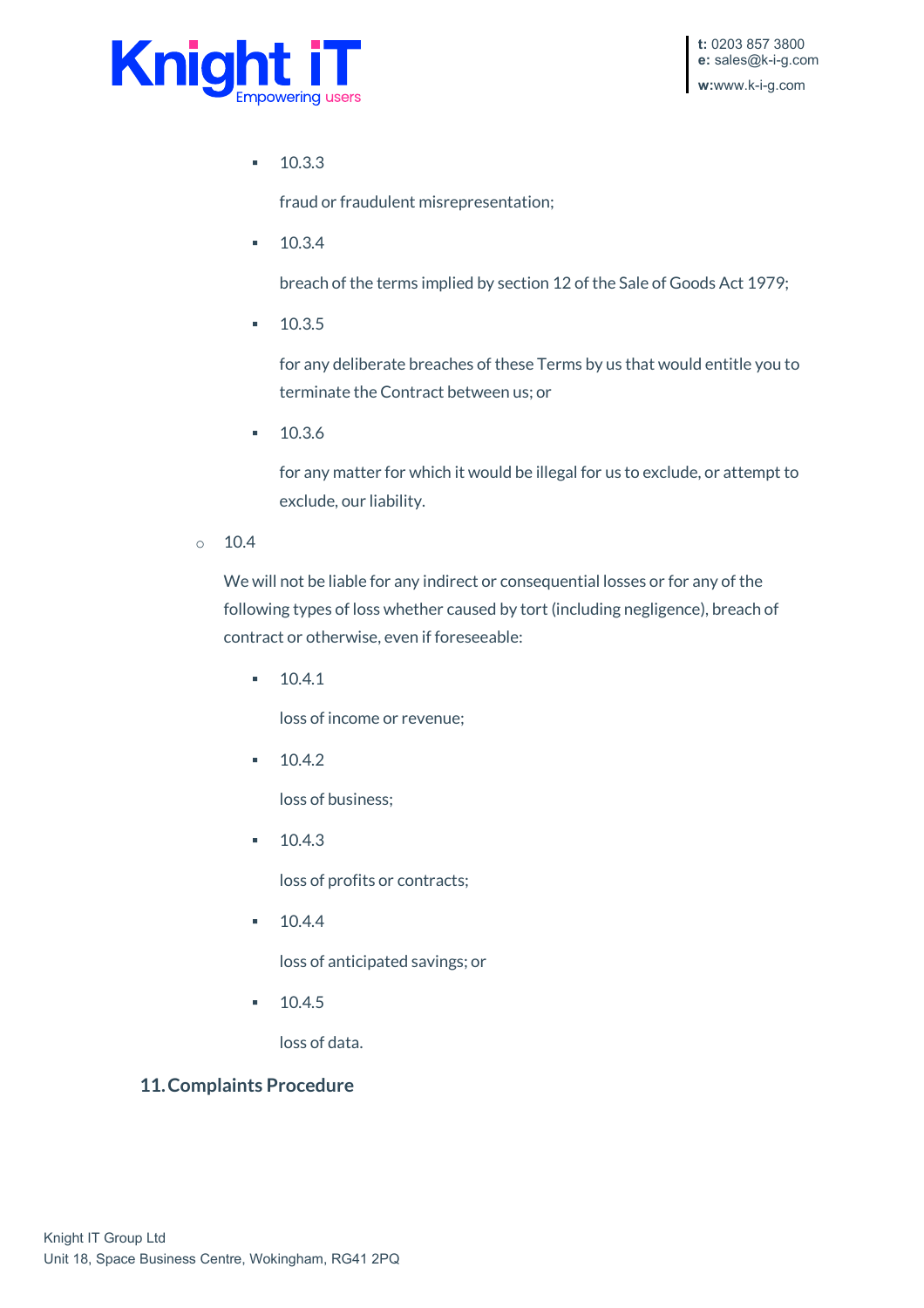

We are very proud of our high standards of customer service however, in the event that we fail in meeting these standards, please do not hesitate to contact us at the address Knight IT Group Ltd, Wokingham, Berkshire, RG41 2PQ. Our aim will always be to deal with your complaint as soon as possible and make every effort to reach a satisfactory conclusion on your behalf in order to retain your valued custom.

## **12.Entire Agreement**

These Terms represent the entire understanding relating to the use of the Site and supersede all other statements, representations or warranties (whether written, made by email or oral) made by us. Nothing in these Terms shall affect the liability of either party in respect of any misrepresentation, warranty or condition that it makes fraudulently. Any rights not expressly granted in these Terms are reserved by us.

#### **13.Severance**

If any provision of these Terms is found to be invalid or unenforceable by a court, it will be severed from the rest of these Terms which shall remain unaffected.

#### **14.Third Party Rights**

A person who is not a party to this Contract is not entitled to enforce any of its terms under the Contracts (Rights of Third Parties) Act 1999.

#### **15.Force Majeure**

 $\circ$  15.1

We will not be liable or responsible for any failure to perform, or delay in performance of, any of our obligations under a Contract that is caused by events outside our reasonable control (Force Majeure Event).

 $\circ$  15.2

A Force Majeure Event includes any act, event, non-happening, omission or accident beyond our reasonable control and includes in particular (without limitation) the following:

 $-15.2.1$ 

strikes, lock-outs or other industrial action;

15.2.2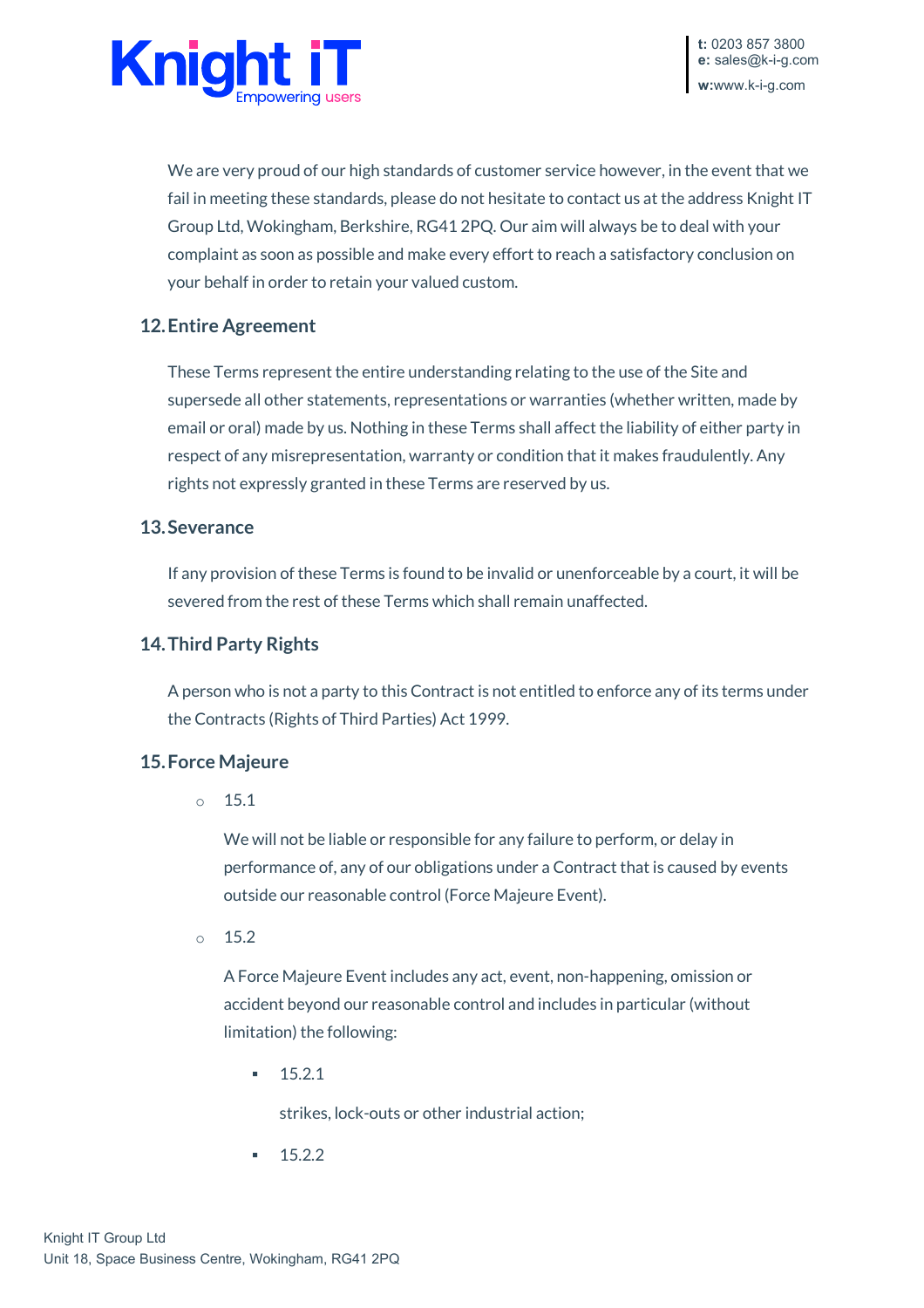

civil commotion, riot, invasion, terrorist attack or threat of terrorist attack, war (whether declared or not) or threat or preparation for war;

15.2.3

fire, explosion, storm, flood, earthquake, subsidence, epidemic or other natural disaster;

15.2.4

impossibility of the use of railways, shipping, aircraft, motor transport or other means of public or private transport;

15.2.5

impossibility of the use of public or private telecommunications networks;

 $-15.2.6$ 

the acts, decrees, legislation, regulations or restrictions of any government.

 $\circ$  15.3

Our performance under any Contract is deemed to be suspended for the period that the Force Majeure Event continues, and we will have an extension of time for performance for the duration of that period. We will use our reasonable endeavours to bring the Force Majeure Event to a close or to find a solution by which our obligations under the Contract may be performed despite the Force Majeure Event.

### **16.Variation**

We may vary these Terms in relation to future sales from time to time by publishing new Terms on the Site or by otherwise notifying you of our new Terms.

### **17.Notices**

All notices given by you should be sent to us using one of the following methods of communication:

 $0 \t 17.1$ 

Post: Knight IT Group, Unit 18 Space Business Centre, Molly Millars Lane, Wokingham, Berkshire, RG41 2PQ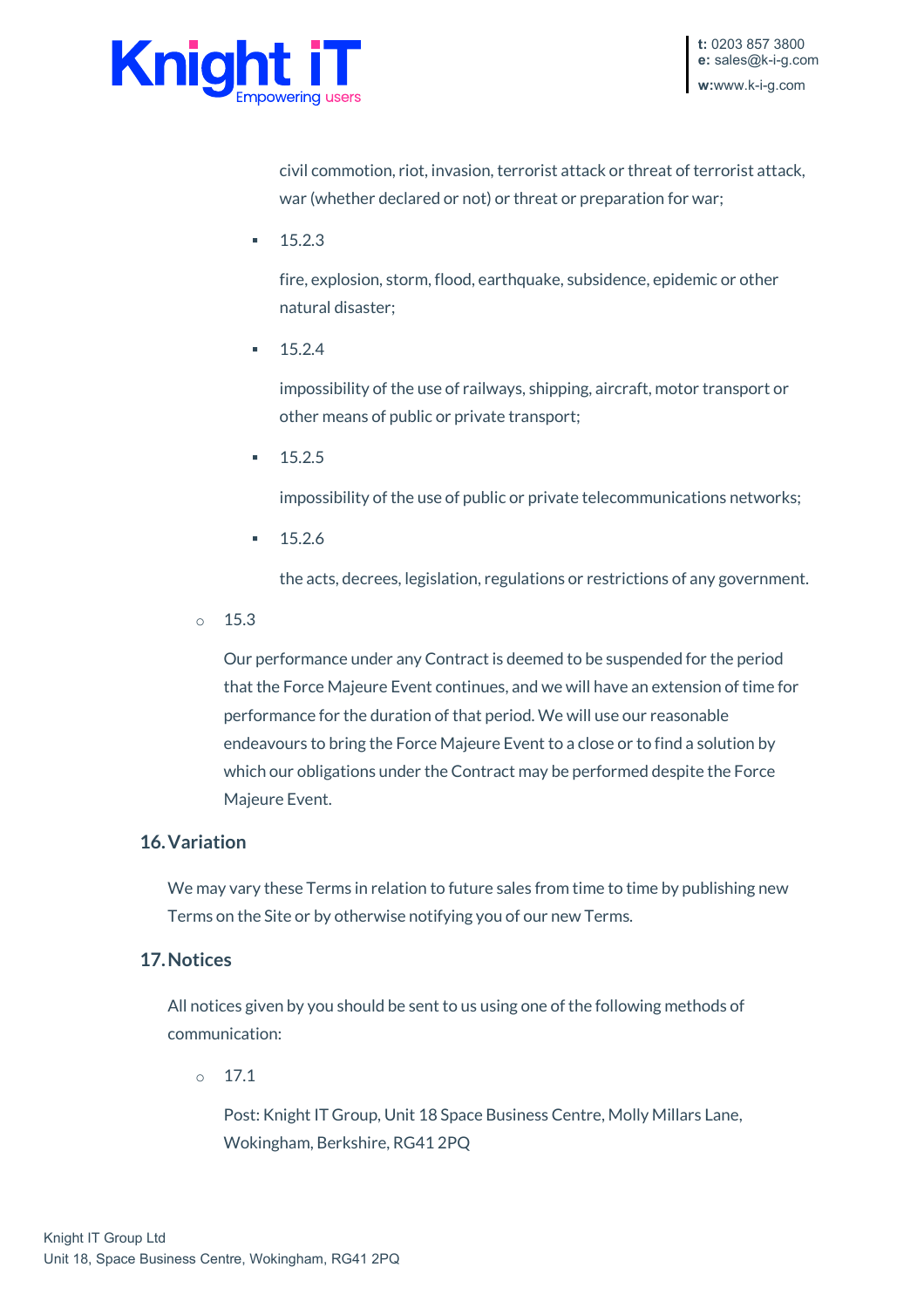

#### o 17.2

Email: customers@k-i-g.com

We may give notice to you at either the email or postal address you provide to us when placing an Order. Notice will be deemed received and properly served 24 hours after an email is sent, or three days after the date of posting of any letter. In proving the service of any notice, it will be sufficient to prove, in the case of a letter, that such letter was properly addressed, stamped and placed in the post and, in the case of an email that such email was sent to the specified email address of the addressee.

#### **18.Our right to vary these Terms**

- o We have the right to revise and amend these Terms from time to time to reflect changes in market conditions affecting our business, changes in technology, changes in payment methods, changes in relevant laws and regulatory requirements and changes in our system's capabilities.
- You will be subject to the policies and Terms in force at the time that you order Products from us, unless any change to those policies or these Terms is required to be made by law or governmental authority (in which case it will apply to Orders previously placed by you), or if we notify you of the change to those policies or these Terms before we send you the Payment Confirmation (in which case we have the right to assume that you have accepted the change to the Terms, unless you notify us to the contrary within seven working days of receipt by you of the Products).

#### **19.Law and Jurisdiction**

These Terms will be governed by and construed in accordance with the laws of England. Disputes arising in relation to this Site or these Terms shall be subject to the exclusive jurisdiction of the courts of England and Wales.